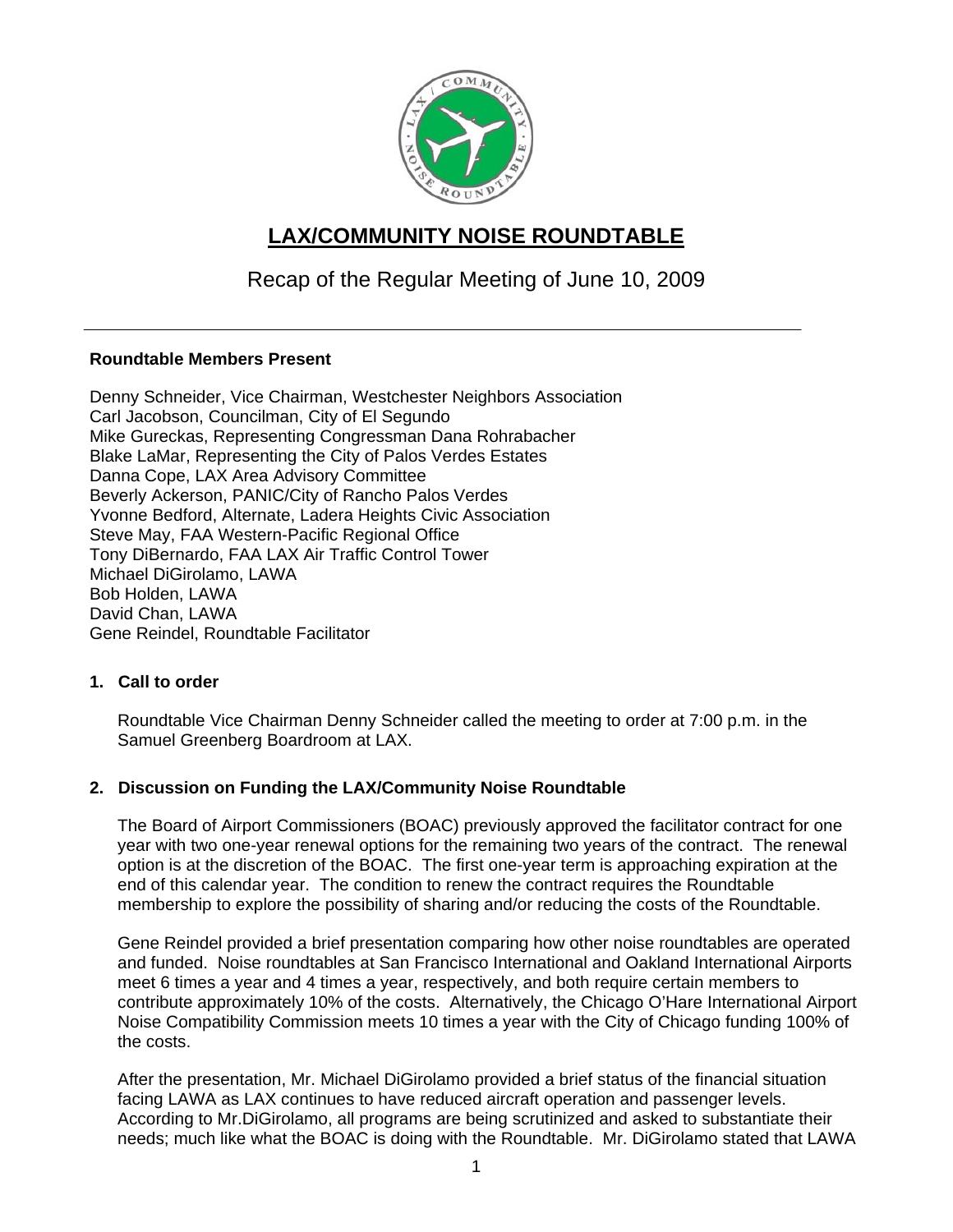is not proposing the Roundtable to be dissolved, but is asking the membership to examine whether costs can be shared and/or cut, and if there are ways that the Roundtable can become more efficient without degrading the service.

Ideas were then brought to light by various members, such as reducing the number of meetings per year, having the facilitator at every other meeting, and providing some sort of forum to help answer questions as issues arise if the number of meetings is reduced. The largest impediment raised in regards to reducing the number of meetings was the expectation that response to issues would be delayed to the next meeting rather than dealt with on a monthly basis. Further discussion ensued in relation to the gains achieved by the Roundtable and the importance of continuing the Roundtable.

No general consensus was made on this issue. The discussion is scheduled to continue at the July meeting and will be agendized. Mr. Reindel requested the membership to give this topic a lot of thought over the next month and come prepared to find a viable solution.

#### **3. Update on the FAA Reauthorization Bill**

Mr. David Chan provided an update on the FAA Reauthorization Bill. The FAA previous authorization expired on September 30, 2007 resulting in the FAA operating under a series of continuing resolutions since that time. There was an effort to reauthorize the FAA in 2007 with H.R. 2881, but that bill did not become a law as it was passed by the House but not the Senate. The Reauthorization Bill was reintroduced in the House as H.R. 915 in February 2009 and was recently passed by the House of Representatives with a vote of 277 to 136. The bill is currently in the Senate for its consideration.

The H.R. 915 bill, as passed by the House, contains a number of provisions. Mr. Chan discussed some of those that are of most importance to the Roundtable including funding of Airspace Redesign Projects for the Los Angeles area among others, phase out of Stage 2 aircraft less than 75,000 pounds, CLEEN technology, and requirements for airports to publish noise complaint phone numbers and to provide noise reports to the FAA.

Mr. Chan also indicated that the Senate recently held a sub-committee meeting to gather prospective from the aviation stakeholders on the FAA reauthorization. Based on the information coming out of the sub-committee meeting, the general consensus among the aviation stakeholders is that they all support the provision on the Next Generation Air Transportation System (NextGen) and the passage of the reauthorization bill.

Particular comments from American Association of Airport Executives (AAAE) indicate that it supports the Stage 2 aircraft phase out restriction. AAAE also supports a provision that increases the cap of the Passenger Facilities Charge (PFC) from \$4.50 to \$7.00 to offset the increase in construction costs. Air Transport Association, on the other hand, opposes the increase of the PFC cap as it does want passengers subsidizing airport projects through PFC funds. Surprisingly, National Business Aviation Association did not mention any opposition to the Stage 2 phase out restriction and offered its support for NextGen and the passage of the bill.

#### **4. Noise Monitoring System Update**

Mr. David Chan also gave an update on the status of the new noise monitoring system at LAX, VNY and ONT. At LAX, there are currently 36 of the 42 monitors that are fully operational with one monitor in Athens waiting on permits to start construction and another monitor in South Gate being held up in obtaining the agreement to install monitor at the Metropolitan Water District's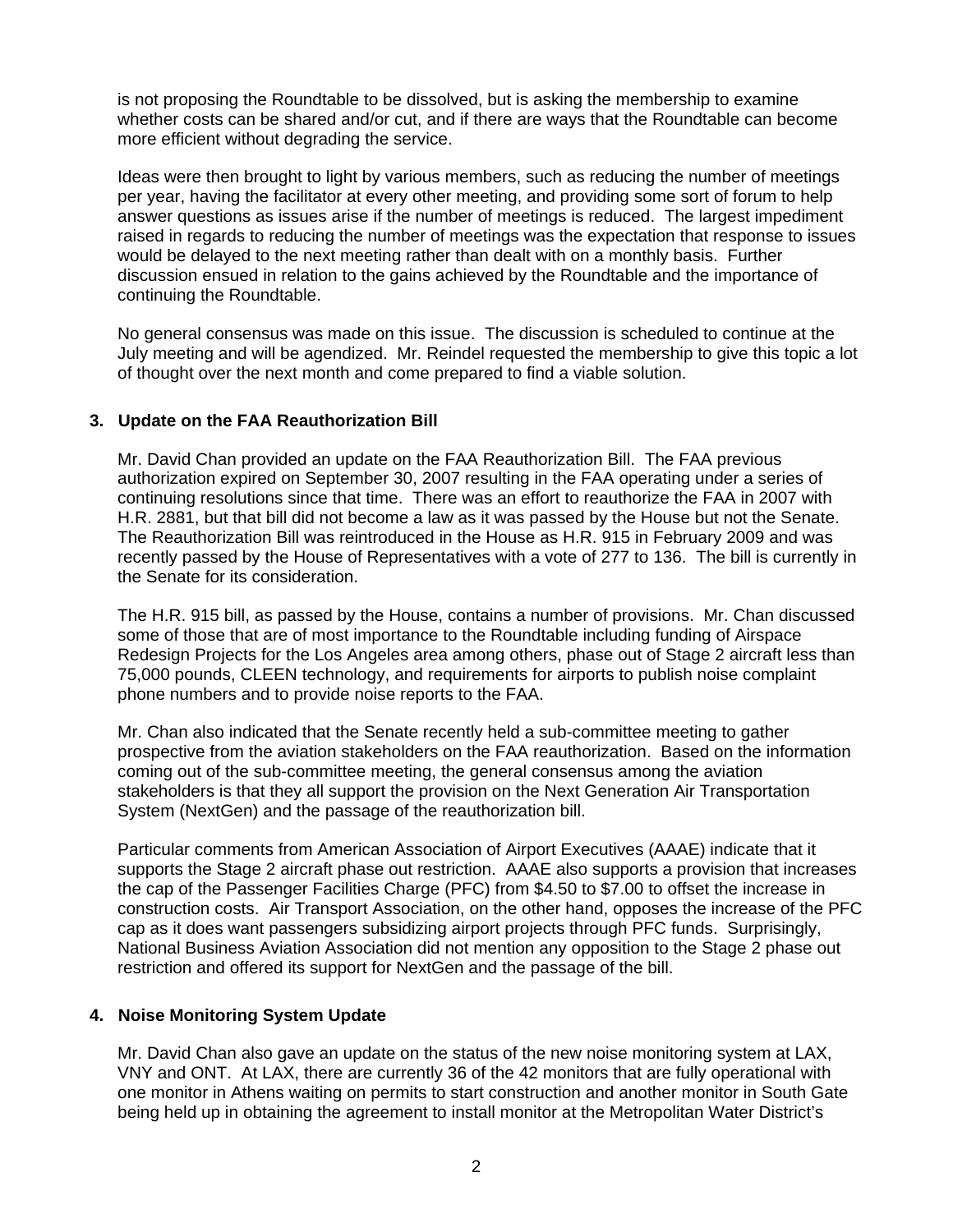property. One monitor located at the departure end of the south runways will be retrofitted with new equipment. The others (2 in Inglewood, 1 in Del Aire) are waiting for electrical connections.

At ONT, 10 of the 15 monitors are up and running, four are waiting on electricity, and one is waiting on the solar panels to be wired. One monitor located further out at ONT was eliminated from installation because of the lowered traffic volume and complaints received from neighbors indicating the monitor does not blend in well with the landscaping and the area. All noise monitors are operational at VNY.

The issue that caused the delays in obtaining electrical service for monitors in LAX & ONT is the electrical panels that were installed did not meet the specific requirements of So Cal Edison. Work is currently underway to switch out those panels with the ones approved by Edison.

Mr. Chan indicated that for the past several months, LAWA staff has been conducting reliability testing on all the functionality of the system and reporting any issues to the manufacturer. The test of each airport takes 30 consecutive days to complete. Testing for LAX and ONT has been completed with no major issues reported. VNY is still in the testing process with approximately one more week to go.

Testing of the more advanced features of system has also recently been completed with no major issues reported. Such features are designed specifically for LAWA including:

- Ability to record and playback the radio communications between pilots and air traffic controllers.
- Ability to automatically obtain information from LAWA operation logs. Such information consists of runway closure activities and deviations from Over-Ocean Operations.
- Ability to gather aircraft owner and operator contact information from FAA registry, Jetnet and other sources.

LAWA is preparing the documentation for Caltrans' review and approval of the new noise system.

Webtrak, the new internet flight tracking system is expected to go "live" on July 1, 2009. This system will replace the current Airport Monitor system as well the noise complaint form on the LAWA website. LAWA staff will make it well known when Webtrak is available online.

As for the Ground Run-Up (GRU) Monitoring Unit at Fed Ex, the vendor is working to enable the software to collect noise data from the site. This is the only run-up area planned for detection at this time, but the system can add more areas. LAWA is holding off for now with other areas because those areas are expected to be moved or removed as part of the airport development projects.

#### **5. Roundtable Member Discussion**

Member Carl Jacobson asked if there are any statistics available for this meeting on the runway use program. Mr. Chan reminded the members that he presented the runway use statistics at the May meeting and notified the members that he intends to update them on a quarterly basis.

Vice Chairman Denny Schneider asked if the runway analysis could include the number of aircraft that go to the end of 25L before taxiing off the runway. Mr. Holden stated that the system does not have the capability to monitor ground movements at this time. Mr. Tony DiBernardo responded that it is "very rare" that aircraft taxi to the end of 25L to exit the runway and that most aircraft use Taxiway P as it is the most utilized pavement on the airfield.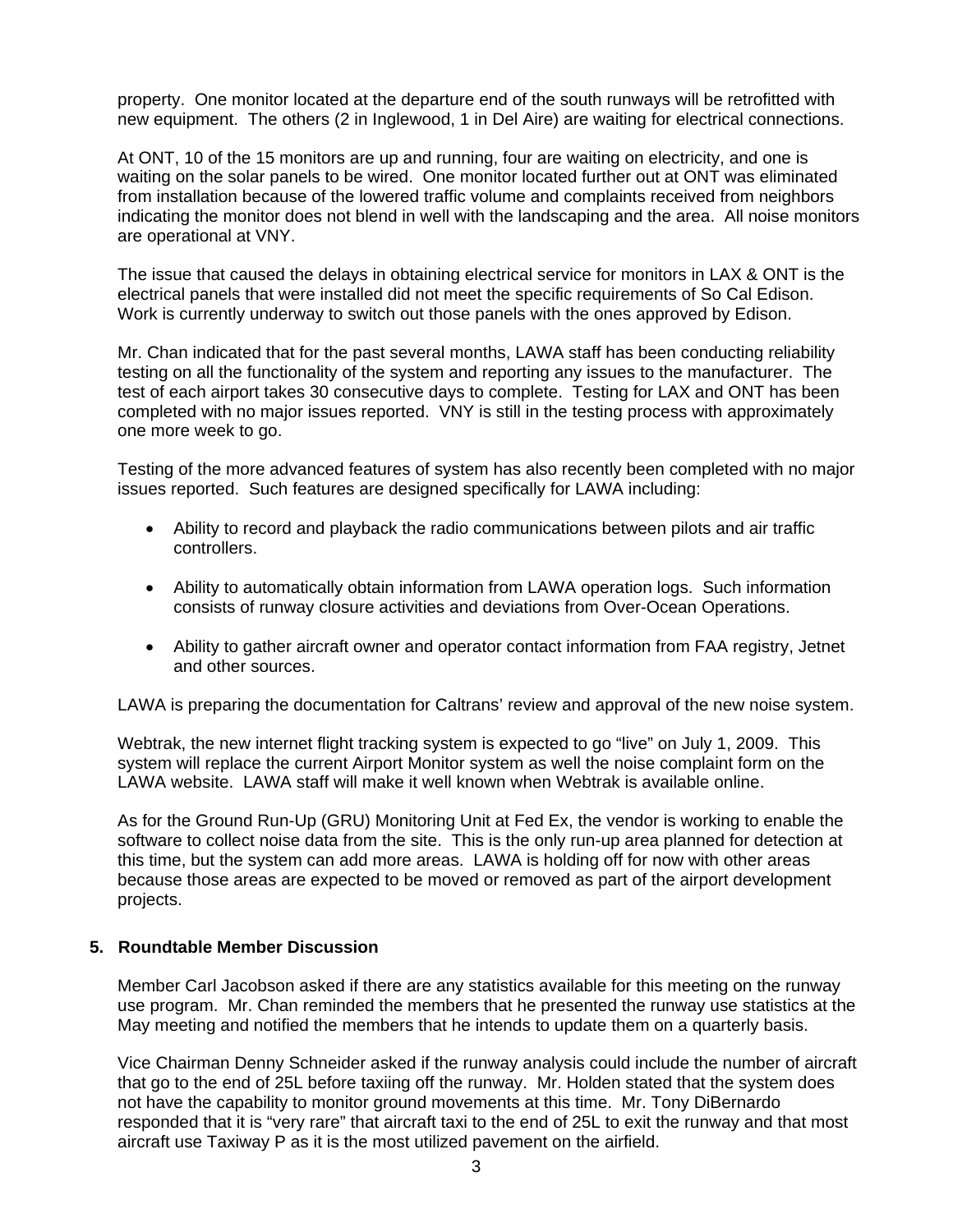Mr. DiBernardo then informed the members that LAX is participating in a safety project and have installed runway safety lights to help eliminate runway incursions.

Mr. Schneider provided the members with information from the O'Hare Noise Compatibility Commission that recognizes the FAA for looking into the DNL noise standard and expecting to convene meetings of noise experts from around the world to plan its research agenda in this area. Mr. Schneider also provided information on the "Noise Action Plan for Heathrow", which is required by the European Union.

Mr. Schneider extended an invitation to all members to attend the swearing in of the Honorable Janice Hahn to her 3<sup>rd</sup> term as Los Angeles City Councilwoman, which is being held 10:00 a.m. Saturday, June 27, 2009 at the Historic Banning Residence Museum.

Mr. Schneider asked if there was any update on "Noise 2000" that the Roundtable provided substantial information but never heard back. Mr. Reindel offered to look into the status and report back during the July meeting. Mr. Schneider also suggested the Roundtable to revisit the letters it has written previously and follow up to get feedback, and to write more letter if appropriate.

Member Danna Cope asked for an update on continuous descent approaches (CDAs). Mr. DiBernardo responded that the majority of aircraft arriving on the south runways are using CDAs and that due to terrain and other operational issues there is no such procedure developed for the north runways. Mr. Reindel added that NextGen is attempting to resolve issues associated with applying CDAs at all airports and that the airlines really want to fly CDAs because of the fuel and money savings realized with these procedures. Mr. DiBernardo added that RNP can help, but not all aircraft are equipped to perform these procedures. Member LaMar stated that "idle descent" [which is the essence of CDAs] stops near the airport as the pilot must apply power prior to touch down.

*Note: Further inquiries were made with Mr. Walter White from So Cal TRACON to clarify the CDA procedures at LAX. He indicated that CDA only applies to aircraft coming in from the east. Of those that are on the CDA, majority of them are landing on the south runways with about 10% to 20% of them are landing on the north runways. There is currently no CDA procedure for aircraft arriving from the north via the SMO VOR.* 

Member Ackerson asked for an update on the JEDDD procedure where the other members stated the reason for the delay of implementing JEDDD is mostly the cost to provide the necessary equipment on the aircraft flying those routes. Ms. Ackerson then asked about the operations level at LAX. Mr. DiGirolamo responded that they are the same as with recent months with about 1500 per day as compared to 1800 per day last year and 2400 per day back in Year 2000 (prior to 9- 11).

Mr. James O'Neal wanted to know the formal response from the BOAC regarding the letter that was sent by the Roundtable on the funding issue and he requested that the letter to be redistributed to the membership.

### **6. Comments from the Public**

A member of the public stated she had experienced a number of aircraft operating on the north complex during the hours of midnight to 6:30 a.m. and she believed that no aircraft were allowed to operate during those hours. Mr. Holden responded stating that LAX has no nighttime curfew, but has a policy to operate "over ocean" procedures during those hours of the night. However, weather and airfield maintenance can result in over ocean procedures being suspended at times.